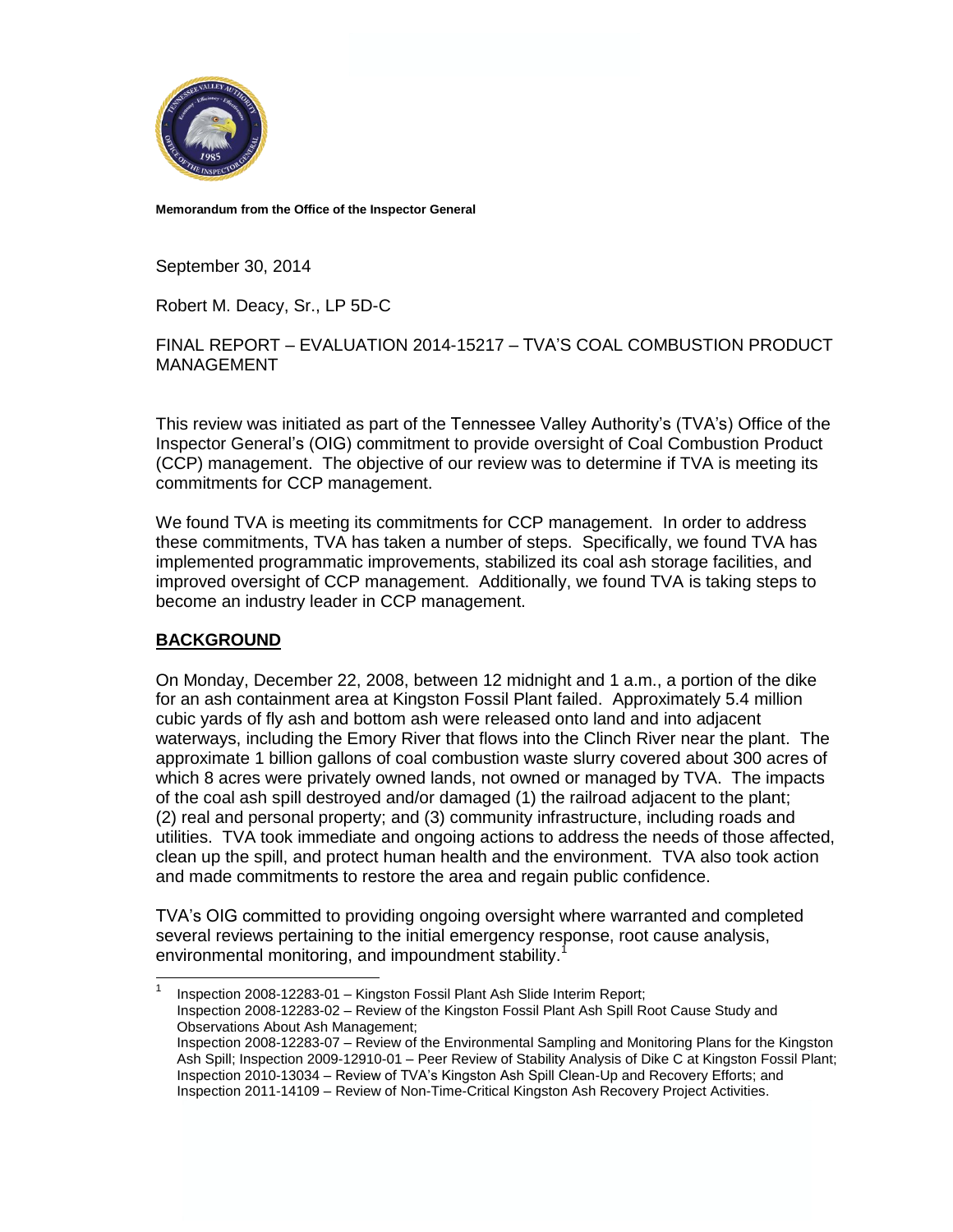Robert M. Deacy, Sr. Page 2 September 30, 2014

CCP is residue that remains after pulverized coal is burned. CCP consists of three main by-products: fly ash, bottom ash, and gypsum. Fly ash is composed mainly of noncombustible inorganic material contained in coal and typically consists of fine particles entrained in the combustion exhaust gas. Bottom ash is comprised of the incombustible coarse particles that settle to the bottom of the combustion chamber of a boiler. Gypsum is hydrated calcium sulfate, a by-product of clean air controls.

Following the Kingston ash spill on July 21, 2009, TVA's Board of Directors adopted resolutions, one of which was to provide a formal Fossil Remediation Plan covering not only Kingston, but also all other fossil ponds including all mitigation plans or remediation actions in process, prior to August 20, 2009.

# **OBJECTIVE, SCOPE, AND METHODOLOGY**

This review was initiated as part of the OIG's commitment to provide oversight of CCP management. The objective of our review was to determine if TVA is meeting its commitments for CCP management. The scope of this review includes TVA commitments made regarding CCP management following the Kingston Ash Spill.

In order to achieve our objective, we (1) reviewed documentation to identify TVA's CCP commitments and (2) interviewed key Civil Projects and CCP management personnel and reviewed documentation to determine if TVA is meeting its CCP management commitments.

This review was performed in accordance with the Council of the Inspectors General for Integrity and Efficiency's *Quality Standards for Inspection and Evaluation*.

## **FINDINGS**

We found TVA is meeting its commitments for CCP management. We identified four areas of CCP management that TVA committed to improve. The areas include (1) programmatic improvements, (2) storage stability, (3) oversight, and (4) industry leadership. Specifically, we identified the following commitments made by TVA related to Civil Projects and CCP Management:

- On July 21, 2009, TVA's Board of Directors adopted resolutions that authorized and directed TVA Senior Management to provide a Formal Fossil Remediation Plan covering not only Kingston, but all other fossil ponds to eliminate identified deficiencies in systems, standards, and controls.
- On July 28, 2009, Tom Kilgore, former President and Chief Executive Officer of TVA, testified before the U.S. Congress and outlined TVA commitments to ensure stability of storage facilities, aggressive and rigorous inspections processes, standardization in engineering, design, construction of facilities, and standardization in handling, storage, and disposal of coal combustion by-products.
- On August 20, 2009, TVA presented its remediation plan to the board that aimed to position TVA as an industry leader for coal combustion product operations. The remediation plan outlined a plan to eliminate existing wet ash and gypsum storage at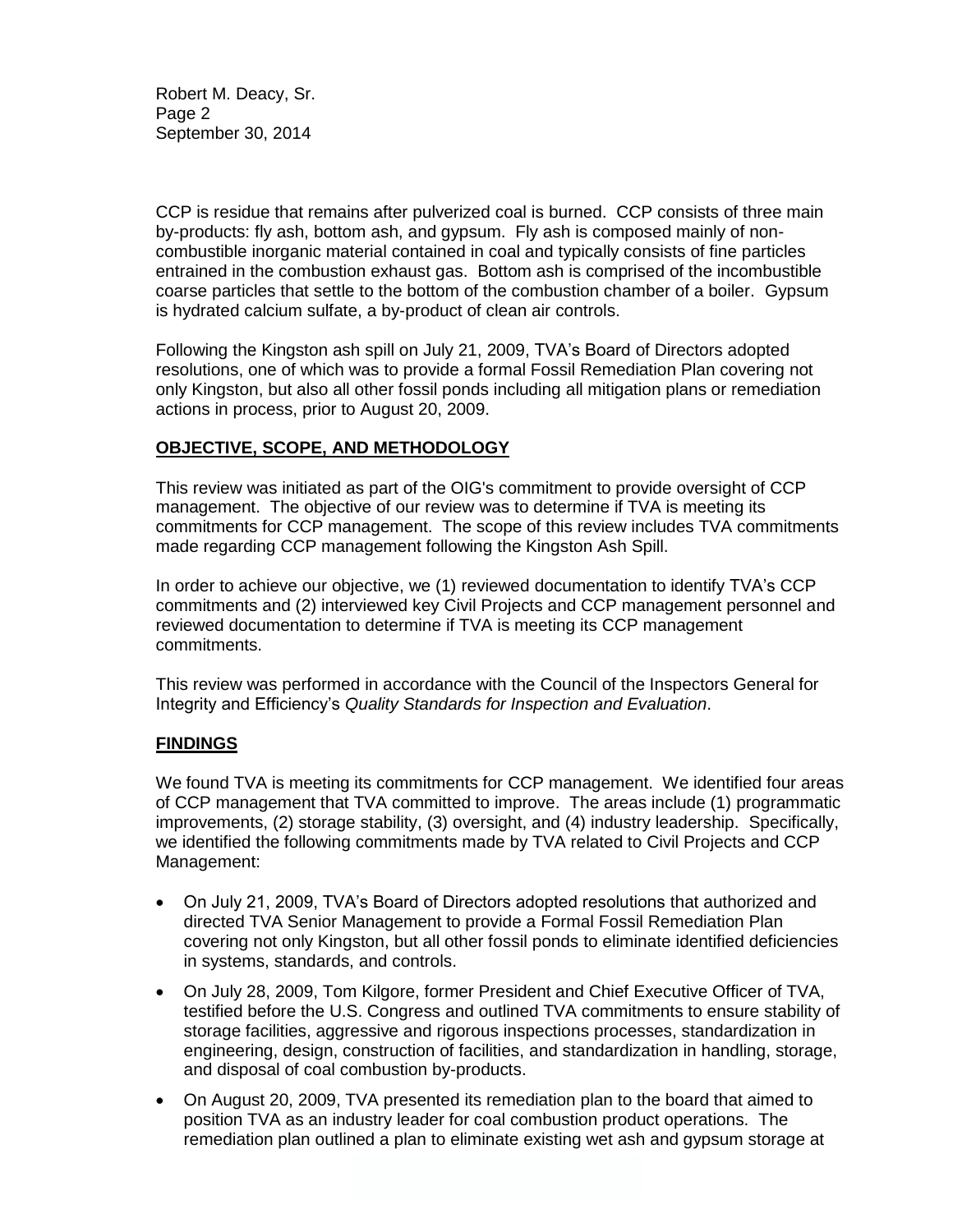Robert M. Deacy, Sr. Page 3 September 30, 2014

> all fossil plants and high-hazard classifications for TVA ash and gypsum impoundments, and convert all wet fly ash, bottom ash, and gypsum operations to dry ash handling.

In order to address these commitments, TVA has taken a number of steps. Specifically, we found TVA has implemented programmatic improvements, stabilized its coal ash storage facilities, and improved oversight of CCP management. Additionally, we found TVA is taking steps to become an industry leader in CCP management.

### **Programmatic Improvements**

TVA has made programmatic improvements by implementing standard policies and procedures addressing CCP management. Prior to the Kingston ash spill, TVA had no policies or procedures regarding the handling and storage of coal combustion by-products, resulting in management at each fossil plant implementing their own strategies for handling and storing coal combustion by-products.

In the aftermath of the Kingston ash spill, TVA hired URS Corporation $2$  to develop extensive coal combustion by-product policies and procedures for TVA. URS developed a Master Programmatic Document that consisted of three volumes designed as a management tool to address key areas such as:

- Engineering design.
- Environmental compliance.
- Safety.
- Training.
- Data management.
- Procedural requirements for construction, inspection, monitoring, and operation of the selected coal combustion by-product streams and provide guidance for effective management and planning.

According to TVA, the Master Programmatic Document is no longer in use and has since been superseded by Strategic Business Unit, Standard Programs and Processes (SPP) that include:

- GC-SPP-27.1.1, Coal Combustion Products Design and Evaluation of CCP Storage Facilities.
- GC-SPP-27.4.1, Coal Combustion Products Inspection of CCP Storage Facilities.
- GC-SPP-27.2.1, Coal Combustion Products Construction of CCP Storage Facilities.
- GC-SPP-27.5.1, Coal Combustion Products Instrumentation and Monitoring of CCP Storage Facilities.
- GC-SPP-27.3.1, Coal Combustion Products Operations, Maintenance, and Repair of Impoundments.

 $\overline{2}$ According to its website, URS Corporation is a leading provider of engineering, construction, and technical services for public agencies and private sectors companies around the world.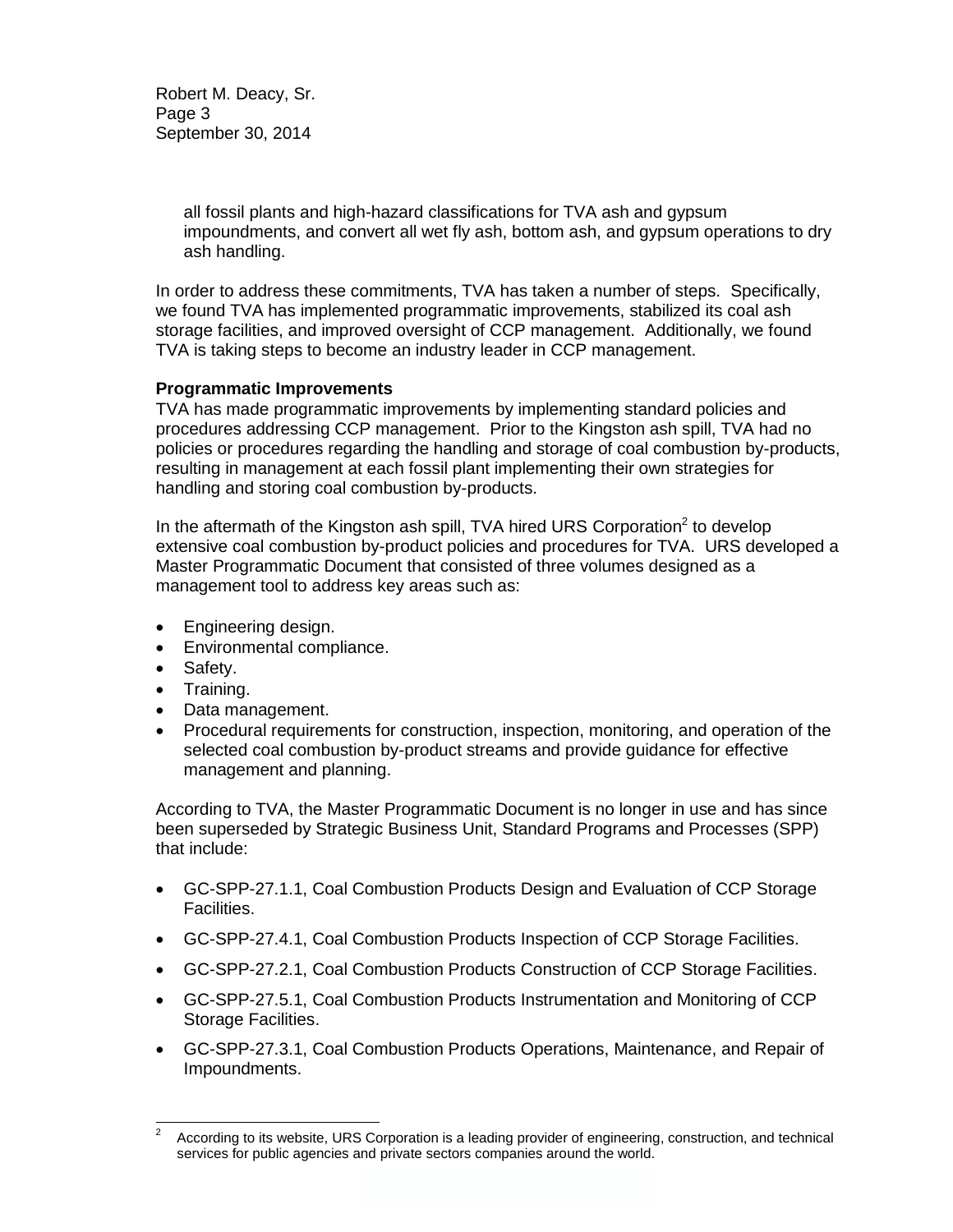Robert M. Deacy, Sr. Page 4 September 30, 2014

 GC-SPP-27.6.1, Coal Combustion Products Emergency Preparedness for CCP Storage Facilities.

These SPPs are used to govern TVA CCP storage facility:

- Design and evaluation.
- Safety inspections.
- Instrumentation and monitoring related to seepage and stability.
- Construction.

l

- Operations & Maintenance requirements.
- Emergency preparedness.

The facilities covered in these SPPs include wet ash and gypsum ponds, dry ash, and gypsum stacks constructed over abandoned ash ponds, stilling ponds, miscellaneous ponds, drainage basins, ditches, and dredge cells.

### **Coal Ash Storage Facility Stability**

TVA has stabilized its coal combustion by-product storage facilities. TVA commissioned the engineering firm Stantec, Inc.,<sup>3</sup> to inspect, evaluate, and make recommendations to improve the stability of all coal combustion by-product storage facilities at all of TVA's fossil plants. Stantec began its work in January 2009 in a four-phase approach:

- Phase 1 consisted of geotechnical engineering work that was broken down into two parts. Phase 1a consisted of onsite interviews and site walkovers. Phase 1b consisted of interviews with plant personnel and completion of field activities as well as the notation of the extent of seepage, slope instability, erosion, sparse vegetation, trees, animal burrows, poor surface drainage and other relevant features. Phase 1 was completed on June 24, 2009.
- Phase 2 consisted of detailed engineering studies and analysis at each facility including (1) geotechnical explorations; (2) stability, hydrologic, hydraulic analysis; (3) remediation engineering and workplan development; and (4) conceptual designs. Stantec submitted 16 final reports resulting from Phase 2 work in 2010.
- Phase 3 included remediation design and construction. TVA assessed its ash storage facilities against dam safety guidelines with a goal of complying with dam safety guidelines where possible. The "as found" factors of safety for the various disposal facilities included ten impoundments with factors of safety at less than 1.3. The global engineering safety factor (1.3) means the forces keeping the impoundment in place are 1.3 greater than those that would move it. TVA adopted the US Army Corps of Engineers long-term, minimum target factor of safety criteria of 1.5 and achieved global stability of 1.5 on all initial CCP program facilities by August 2011.

<sup>3</sup> Stantec provides professional consulting services in planning, engineering, architecture, landscape architecture, surveying, environmental sciences, project management, and project economics for infrastructure and facilities projects.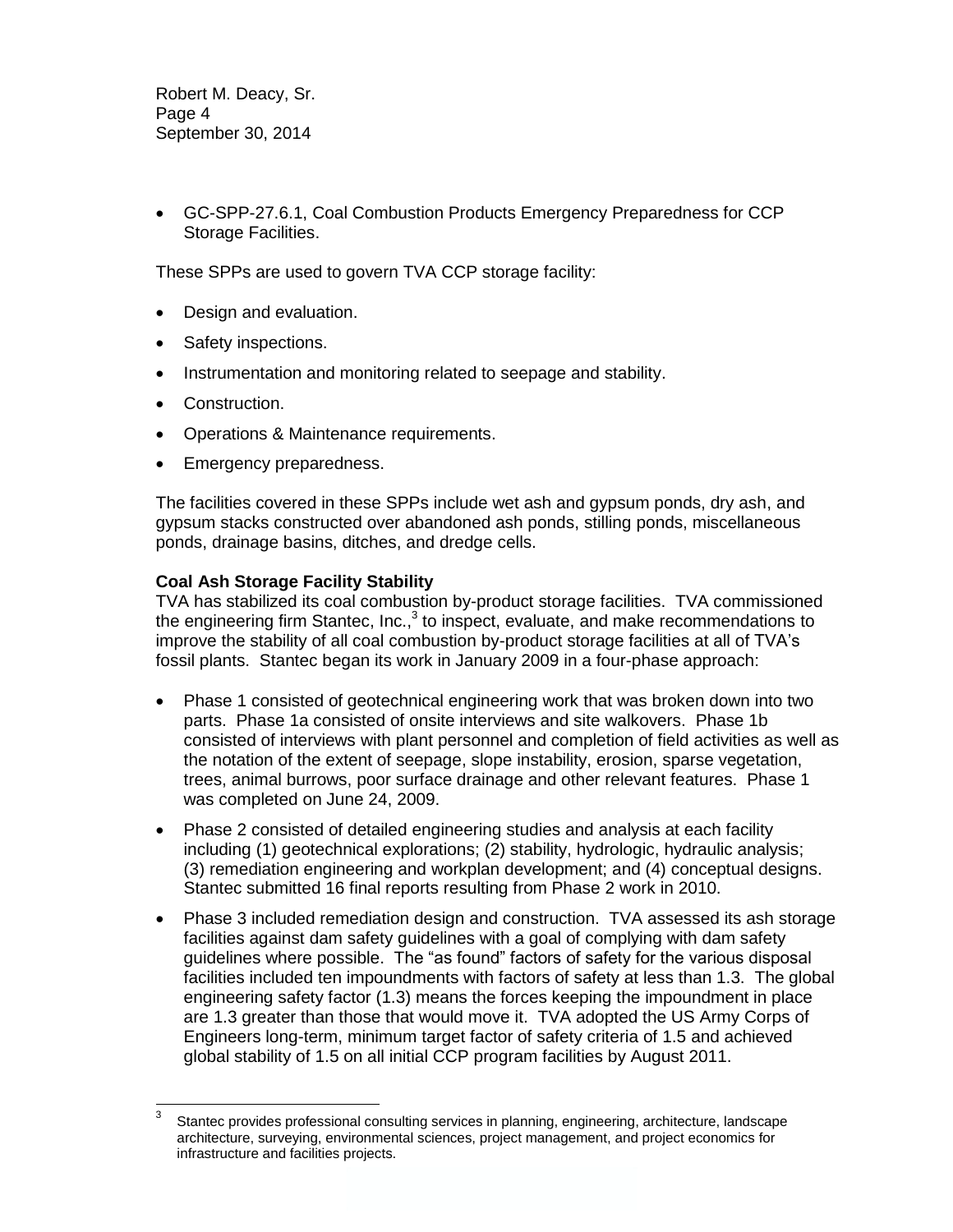Robert M. Deacy, Sr. Page 5 September 30, 2014

> Shortly after the Kingston ash spill, the Environmental Protection Agency (EPA) initiated a nationwide assessment of CCP management facilities. TVA Dam Safety and CCP engineers performed a preliminary hazards potential assessment for CCP facilities and submitted this information to the EPA. Four fossil sites had impoundments classified as high hazards. These sites were Bull Run, Colbert, Cumberland and Widows Creek. The hazard ratings were based on an evaluation of what the damage would be if the dam failed as opposed to the likelihood of failure. According to TVA, changes were completed in 2011 that resulted in eliminating these high-hazard classifications.

 Phase 4 included programmatic improvements, specifically Dam Safety Inspection Training and the development of programmatic documents. More information regarding development of programmatic documents can be found above. Initially, Stantec provided Dam Safety Training to all CCP individuals that included elements such as (1) roles and responsibilities, (2) failure modes, (3) case histories, (4) specific plant CCP features, (5) design philosophy, and (6) an inspection program. Training was provided at each fossil plant. As of 2010, more than 300 individuals had received training. However, TVA identified this training was delivered inconsistently. As a replacement, TVA initiated refresher training in 2012 to all CCP personnel. Additionally, as a practical replacement for the Stantec training, TVA began administering a site training called Ash 101 to contract personnel handling ash. According to TVA, CCP policies and procedures are currently being revised. Upon completion, TVA will initiate a refresher course for personnel working on CCP activities, including engineering, routine operations, construction, and project management.

### **Improved Oversight of Coal Ash Management**

TVA has improved oversight of CCP management. TVA has made organization changes, completed inspections, and developed 20 CCP initiatives.

In fiscal year (FY) 2009, the Clean Strategies and Project Development organization was established with a stand-alone budget to help position TVA to meet the many challenges following the environmental event at Kingston. To strengthen the focus on TVA's coal combustion by-products and clearly establish accountability, the Coal Combustion Products Projects and Engineering Group, and the Coal Combustion Management Group were created within Clean Strategies and Project Development. More recently, TVA has established roles and responsibility by having all CCP activities under the direction of one organization–Civil Projects and CCP Management. CCP management is separate from fossil plant management and the Senior Vice President, Projects (formerly Vice President, Clean Strategies and Project Development) continues to manage all the funding.

Within the Civil Projects and CCP organization is a Dam Safety Construction group that implements the upgrades on TVA's dams. TVA decided to include coal ash impoundments under the Dam Safety Program to increase governance and utilize expertise of TVA's Hydro Review Board in assessing the safety and stability of coal ash impoundments. The Hydro Review Board is now called the Independent Review Board and is part of TVA's Dam Safety Program.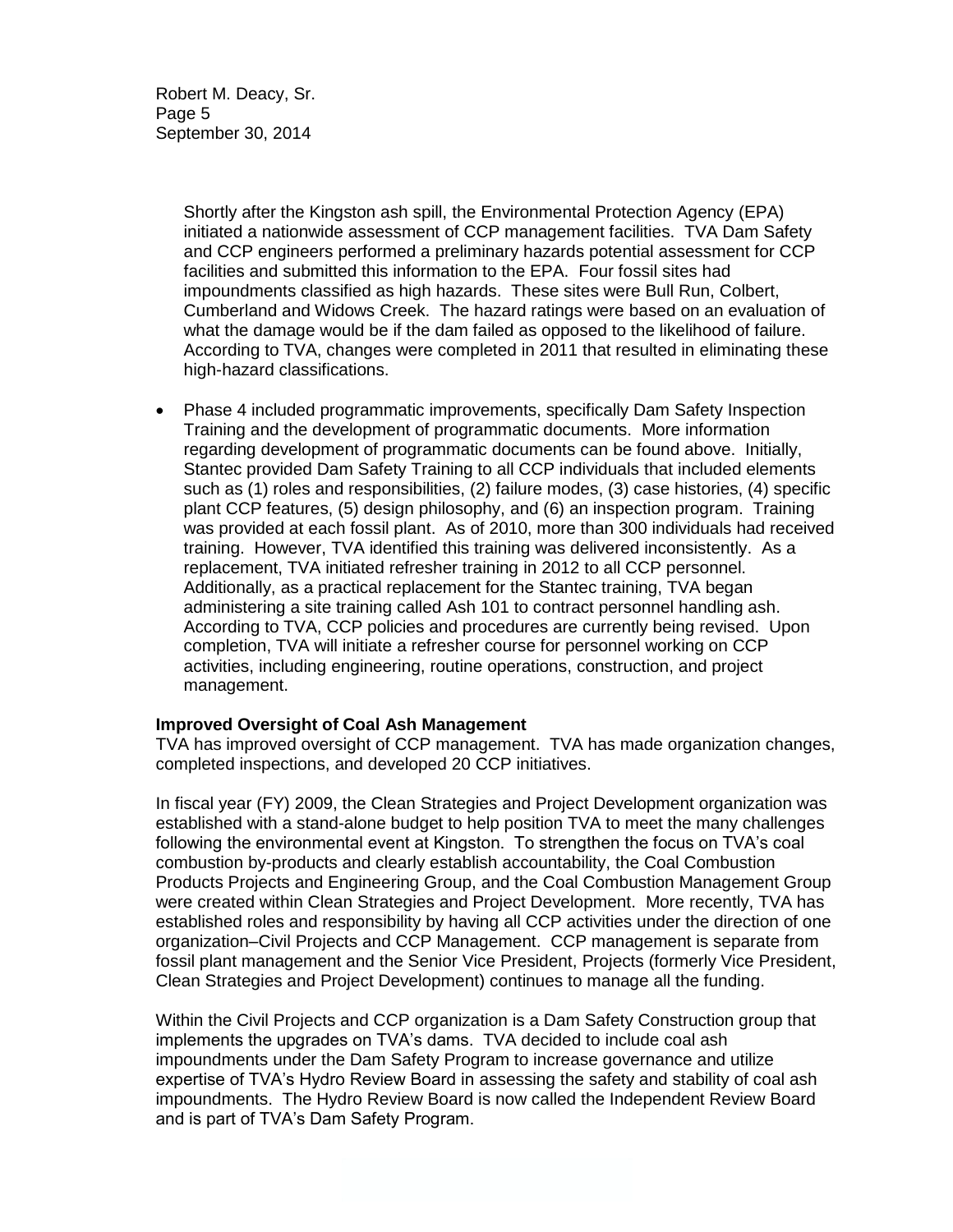Robert M. Deacy, Sr. Page 6 September 30, 2014

l

TVA Generation Construction GC-SPP-27.4.1, Coal Combustion Product Inspection of CCP Storage Facilities, governs the performance of safety inspections of active and inactive impoundments and disposal facilities included on the National Inventory of Dams as maintained by TVA's Dam Safety Officer, owned and operated by TVA. The inspection program consists of Informal, Intermediate (Annual) Inspections, Formal Inspections, and Special Inspections. Intermediate inspections are conducted approximately annually and at least every 15 months. Formal Inspections are conducted at intervals not exceeding 5 years. Special inspections are conducted at active ash ponds following impoundment instability incidents, significant earthquakes, unusually large floods, sabotage, other potentially damaging events, or if unusual conditions are observed during routine inspections. We reviewed TVA's annual inspections for all 11 plants for each of the last four years or formal inspections when they were completed. In addition, TVA has a schedule to complete formal inspections at the remaining plants.

As part of its remediation plan, TVA also developed an improvement plan to address gaps in training, communications, quality assurance/quality control program, and other management tools. TVA developed 20 CCP Initiatives in response to findings from the 2008-2009 AECOM, McKenna Long & Aldridge LLP, and OIG audits.<sup>4</sup> The 20 CCP Initiatives addresses areas of (1) standard policies, procedures, and processes; (2) organization, roles, and responsibilities; (3) budgeting and planning; (4) training; (5) management reporting and communications; (6) measures and metrics; and (7) best practices and industry leadership. Each initiative has an objective, expected benefit, owner(s), and related audit finding(s). Additionally TVA tracks progress made/milestones achieved and recommended ongoing improvement efforts on each initiative.

### **TVA is Taking Steps to Become an Industry Leader in CCP Management**

We found TVA is taking steps to become an industry leader in CCP management. In a congressional testimony on December 9, 2009, Tom Kilgore, former TVA CEO, made a commitment that TVA would become an industry leader in CCP management. To address this commitment, TVA is in the process of completing a \$1.5 billion to \$2 billion capital program to improve ash handling. Additionally, TVA is taking steps through its 20 CCP Initiatives to engage in industry benchmarking and further industry involvement.

We found TVA is in process of completing a \$1.5 billion to \$2 billion capital program to improve ash handling. The capital program will fund, among other things, the conversion of several wet fly ash and gypsum facilities to dry storage collection facilities. We found TVA developed master strategies that outlined planned dates of conversion and closure for each facility.

Originally, TVA planned to convert 6 coal-burning plants using wet ash systems to dry fly ash systems and to convert all 11 fossil plants to dry bottom ash systems. However, this plan was impacted by Board decisions to shut down some plants. According to TVA, conversion will continue as planned at Kingston, Bull Run, Gallatin, Cumberland and Paradise Unit 3. However, Colbert, Widows Creek, John Sevier, Johnsonville, Allen, and Paradise Units 1 and 2 will shut down and the impoundments closed by 2022, and they will not be converted. According to TVA, Shawnee is still being studied, and decisions

<sup>4</sup> Prior to, and as a result of, the Kingston ash spill, independent assessments of TVA CCP facilities were conducted by the TVA OIG, McKenna Long & Aldridge LLP, and AECOM.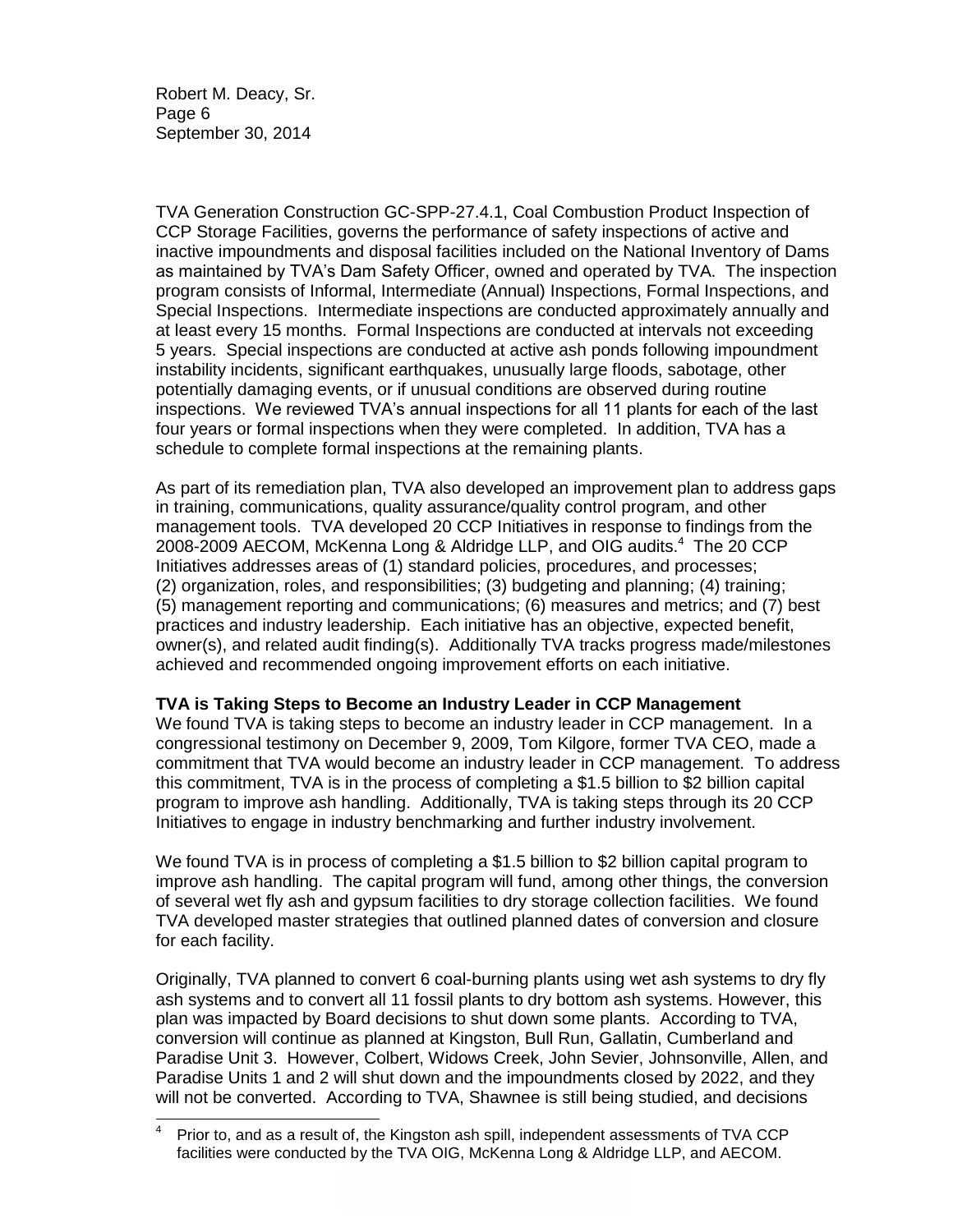Robert M. Deacy, Sr. Page 7 September 30, 2014

must still be made, which is a risk for the planned completion date of 2022. According to TVA, approximately \$600 million has been spent as of August 2014 on the capital program.

The capital program includes closing 18 existing ash and gypsum ponds and stabilization of CCP facilities. Work covered in the program includes (1) dry storage landfill construction and dry ash stack expansion; (2) closure of CCP facilities including ash ponds, chemical ponds, and dredge cell closures; (3) wet-to-dry CCP process conversion including dewatering facilities and dry fly ash conversion; and (4) CCP facility stabilization/remediation including buttressing, slope modifications, and seepage, spillway, and drainage repairs. As mentioned above, TVA completed work to improve stability of all CCP facilities to a minimum factor of safety rating of 1.5 and eliminated high-hazard impoundments in 2011.

The table below is a breakdown of the status of planned and completed CCP actions at each of TVA's fossil plant.

| <b>Plant</b>                       | <b>Action</b>                                                                                                                                                                                                                                                                                                                   |
|------------------------------------|---------------------------------------------------------------------------------------------------------------------------------------------------------------------------------------------------------------------------------------------------------------------------------------------------------------------------------|
| Allen Fossil<br>Plant              | Closure of the active ash pond during FY2020.<br>Board decision currently has the retirement of the Fossil Plant set for<br>December 2018.                                                                                                                                                                                      |
| <b>Bull Run Fossil</b>             | Fly ash currently managed in a dry fly ash stack.                                                                                                                                                                                                                                                                               |
| Plant                              | Conversion of the remaining CCPs to dry management during FY2015.                                                                                                                                                                                                                                                               |
| Colbert Fossil<br>Plant            | Will be dry stacking until planned date of idling in FY2016.<br>A study is planned in FY2015 to determine future plant state and transitional<br>projects required to prepare the plant for retirement/deconstruction.                                                                                                          |
| Cumberland                         | Fly ash currently managed in a dry fly ash stack.                                                                                                                                                                                                                                                                               |
| <b>Fossil Plant</b>                | Conversion of the remaining CCPs to dry management during FY2020.                                                                                                                                                                                                                                                               |
| <b>Gallatin Fossil</b>             | Conversion to dry fly ash & gypsum management during FY2015-2017.                                                                                                                                                                                                                                                               |
| Plant                              | Conversion to dry bottom ash management during FY2018-2019.                                                                                                                                                                                                                                                                     |
| Johnsonville                       | The plant is forecasted to be idled by December 31, 2016, and then retired.                                                                                                                                                                                                                                                     |
| <b>Fossil Plant</b>                | Wet CCP management is forecasted through December 31, 2016.                                                                                                                                                                                                                                                                     |
| John Sevier<br><b>Fossil Plant</b> | According to TVA, all four units have been formally retired. All power<br>generation from coal fired boilers and CCP production at the plant have<br>ceased. Demolition is scheduled in FY2016-2017. The Dry Fly Ash stack<br>closure is underway, with completion in FY2015/2016. The Bottom Ash Pond<br>will close in FY2017. |

|  | Table 1: Status of Planned and Completed CCP Actions at Each Fossil Plant |  |  |  |
|--|---------------------------------------------------------------------------|--|--|--|
|--|---------------------------------------------------------------------------|--|--|--|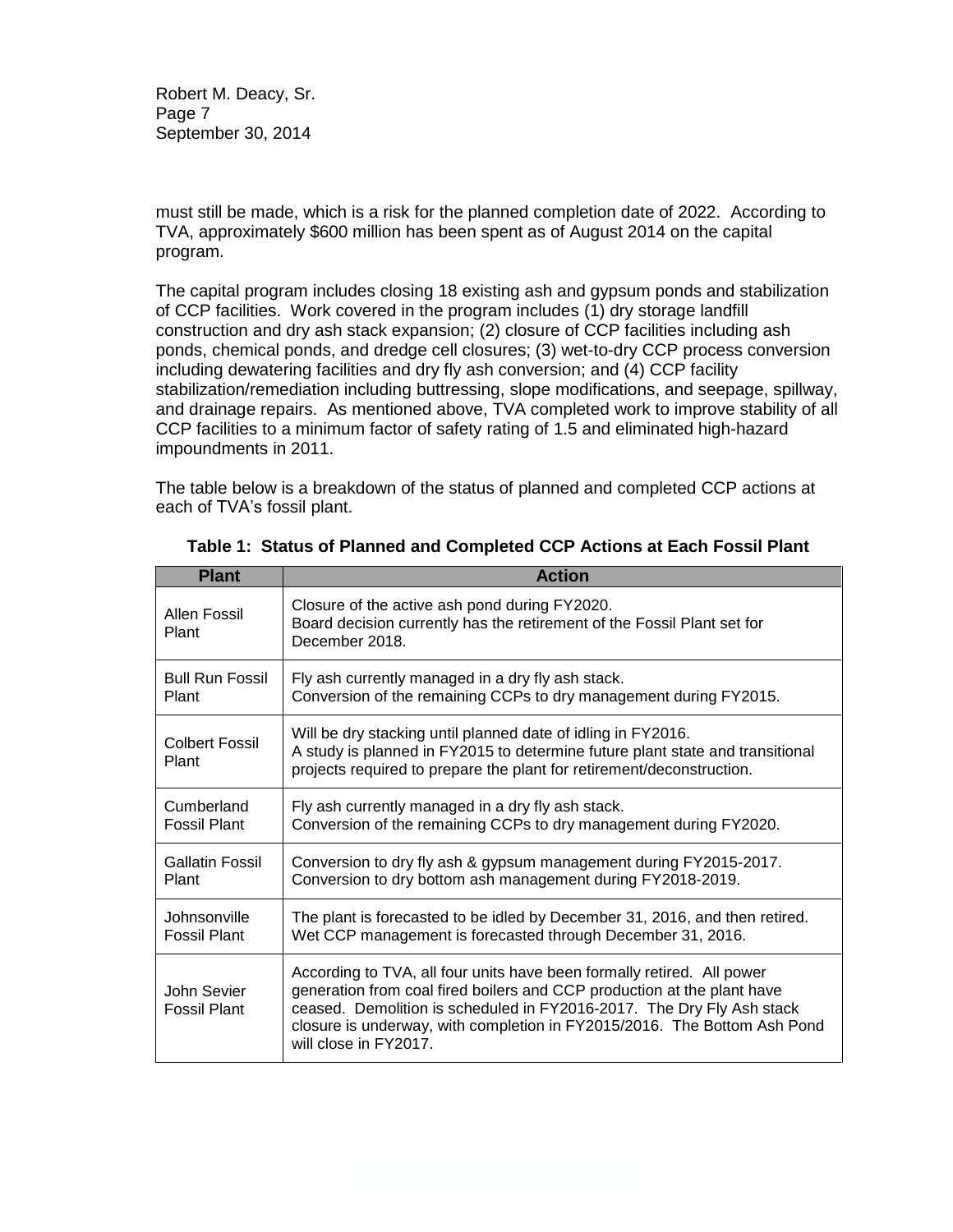Robert M. Deacy, Sr. Page 8 September 30, 2014

| <b>Plant</b>                               | <b>Action</b>                                                                                                                                                                                                                                                                                                                                                                                         |
|--------------------------------------------|-------------------------------------------------------------------------------------------------------------------------------------------------------------------------------------------------------------------------------------------------------------------------------------------------------------------------------------------------------------------------------------------------------|
| Kingston Fossil                            | Dry fly ash conversion completed FY2011.<br>Conversion to dry gypsum management complete.<br>Conversion to dry bottom ash management during FY2016.                                                                                                                                                                                                                                                   |
| Paradise Fossil<br>Plant (PAF)             | First cell of new landfill will be available in FY2019.<br>A study is planned in FY2015 to determine future plant state and transitional<br>projects required to prepare Units 1 and 2 for retirement/deconstruction, which<br>is scheduled for FY2017-2019. According to TVA, fly ash conversion, bottom<br>ash dewatering, and gypsum dewatering is planned for completion for Unit 3 in<br>FY2020. |
| Shawnee Fossil<br>Plant                    | Planned for complete plant closure in FY2025 upon retirement of remaining<br>active units. Shawnee's ash pond/dry stack complex will also be completed at<br>this time. According to TVA, Shawnee is a risk to completing the \$1.5 to<br>\$2 billion capital program in 2022.                                                                                                                        |
| <b>Widows Creek</b><br><b>Fossil Plant</b> | Units 1-6 are idled and are scheduled to be retired by 2015.<br>Unit 8 is scheduled for idling in September 2014 and Unit 7 in 2019.<br>Plant demolition studies have commenced.<br>Dredge cell closure is scheduled for 2017, ash pond dewatering in 2020, and<br>ash pond closure in 2021.                                                                                                          |

TVA has engaged in benchmarking and tracking metrics. TVA engaged several third parties to compare data points with TVA's estimates and actual costs for landfill construction/expansion that (1) provided landfill design and cost information that will assist TVA in the conversion from wet CCP operations to dry operations and to address proposed regulations by the EPA governing the landfilling of CCP and (2) developed a report to serve as the basis for disposal site cost estimates for coal combustion residuals to be used by utilities as a guideline for preparing high-level evaluations of disposal costs, based on Subtitle D (nonhazardous waste) regulations as specified in the proposed U.S. EPA Disposal of Coal Combustion Residuals from electric utilities.

TVA has also benchmarked CCP marketing with other utilities that compares the amount of CCPs sold in tons versus the percentage sold of what was produced. TVA markets CCP by-products from 4 of its 11 coal-fired facilities that helps extend the life of existing landfills. Examples of the way these by-products are used include making abrasives, roofing products, wallboard, and cement. According to these benchmarks, TVA was a top ten utility for CCPs sold between 2008 and 2011. Additionally, TVA has begun tracking metrics on a CCP scorecard that include indicators in (1) General Management, (2) Facility Health, (3) Operations, and (4) Marketing/Utilization. According to TVA Management, the metrics have been in place 3 to 4 years. As of July of FY2014, CCP management (1) was approximately 9 percent (\$31.7 million) under its year-to-date budget of \$34.9 million; (2) had no Reportable Environmental Events, Environmental Notice of Violation, or Environmental Near Misses; and (3) produced a total of approximately 3.7 million tons of boiler slag, bottom ash, fly ash, and gypsum. TVA marketed approximately 1 million tons (27 percent) of these by-products for approximately \$3.3 million in revenue.